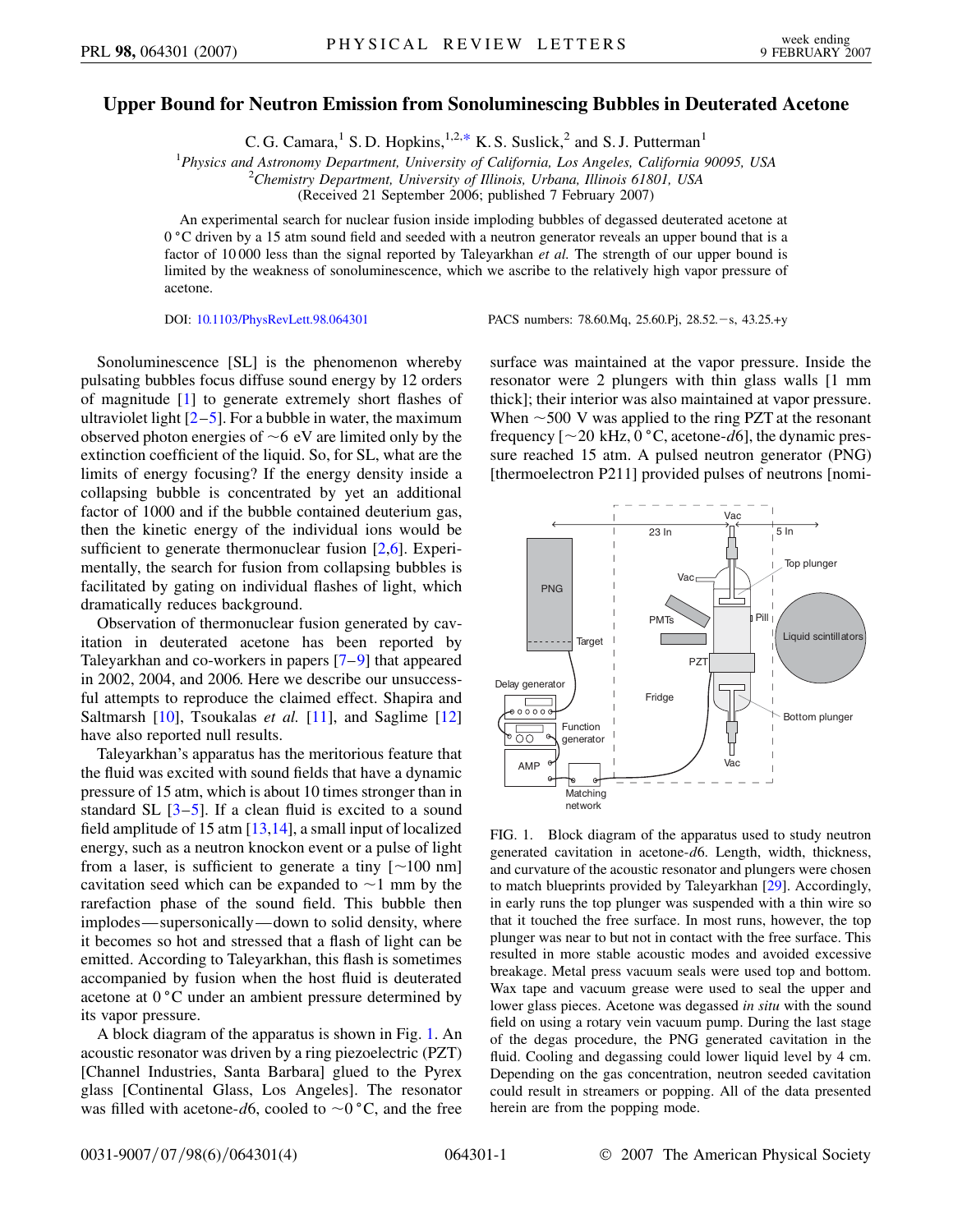nal width 10  $\mu$ s] which seeded cavitation. The flux of neutrons [1000 n/pulse at 30 Hz on the lower setting] could be varied by adjusting the accelerating potential for the deuterium ions inside the PNG tube which create 14.1 MeV neutrons as a result of striking a tritium target.

Data were acquired on 4 channels with a digitizer board [Acqiris DC270] with a bandwidth of 250 MHz [1 GSa/s]. Two channels recorded the response of  $5<sup>0</sup>$  photomultiplier (PMT) tubes [Hamamatsu RA2350] that read out the response of  $5$ <sup>n</sup> diameter liquid scintillators [Bicron 501A]; one channel read out the signal from a PMT [Hamamatsu R2027] that recorded SL from the collapsing bubble; the fourth channel recorded the sound wave or shock wave with a pill microphone mounted on the outside wall as seen in Fig. [1.](#page-0-0) For some data runs, the fourth channel was used for a second SL PMT. All data were stored to disk for offline analysis, following techniques described in Ref. [\[15\]](#page-3-14).

Figure [2](#page-1-0) shows the sequence of events underlying attempts to observe fusion in a collapsing acetone-*d*6 bubble. The PNG neutron-induced scintillation events in the top trace are seen to be coincident with the seeding of the bubble, which expands during the rarefaction portion of the acoustic cycle as recorded by Mie scattering [labeled ''radius'' on the *y* axis]. At the lower PNG setting, about 10% of the PNG pulses seeded a cavitation event with a collapse

<span id="page-1-0"></span>

FIG. 2. Sequence of events leading to neutron seeded cavitation in a fluid driven by a 15 atm sound field. The top trace labeled PNG is from one of the two neutron detector channels. The starred trace is the pill microphone signal. The solid black line is the square rooted and normalized light scattering signal. The histogram of SL events was obtained with a bias of 1200 V applied to the SL PMT and corresponds to 1000 triggers, at this gain [single photon level  $\sim$  50 mV] after pulsing with a 300 ns delay could reach 50% and was rejected out in software. The histogram width is due to the width of the PNG pulse as well as the range of times when the sound field is sufficiently negative to expand a seeded nanobubble. Light coincident with the PNG is due to Cherenkov radiation from electrons which are excited by gammas from nuclear interactions with 14 MeV neutrons. We ascribe the bounce in bubble radius, after the main bubble collapse, as being due to vapor trapped inside the bubble.

strong enough to make a shock wave, which appeared about 65  $\mu$ s later in the sound field recorded by the pill microphone. The histogram shows the phasing of SL relative to the electronic trigger for the PNG, which is  $t = 0$  for all traces.

In an experimental run, an 8 ms sweep was acquired under the condition that the PNG had fired and that a cavitation shock wave had been recorded within a 200  $\mu$ s window. The firing of the PNG was synched to the phase of the sound wave. Background data were acquired 3 ms prior to  $t = 0$  and signal data for 5 ms after  $t = 0$ .

Calibration of the single photon level [Hamamatsu R2027] at 1000 V bias reveals a peak at 15 mV, so the signal threshold was set at 10 mV. Neutrons were separated from gammas via pulse height discrimination. A scintillation event is deemed to occur from 100 ns before until 500 ns after the peak in the PMT response. The signal in the ''tail'' is integrated from 20 to 500 ns after the peak. The right inset in Fig. [5](#page-2-0) displays gammas and neutrons, discriminated according to integrated light in the tail versus total light. The range [abscissa] of displayed scintillations corresponds to 300–2000 keV *e:e:* [light made from electrons with energy 300–2000 keV]. The 662 keV gamma ray emitted by Cs 137 creates, in a single collision, electrons with a maximum energy of 478 keV [Compton edge] which creates as much light as the peak of the spectrum of proton recoil from a 2.45 MeV neutron [Fig. 3(b) of Ref. [\[15](#page-3-14)]]. The window for acceptance of 2.5 MeV neutrons is drawn in the figure. Given our geometry, the detection efficiency for neutrons in this window is about 1%. The sound field was calibrated by noting the voltage at which neutrons [from a 1mCi AmBe source] could be observed to seed cavitation  $[13,14,16]$  $[13,14,16]$  $[13,14,16]$  $[13,14,16]$  $[13,14,16]$  $[13,14,16]$  $[13,14,16]$  at rates in excess of 1/minute. At twice this voltage, the sound field was approximately 15 atm. At this drive level, degassed acetone kept at its vapor pressure [70 torr at  $0^{\circ}$ C] produced very scarce SL. For about 7300 cavitation events [2300 at the low PNG setting and 5000 at a neutron flux 100 times higher], about 87 SL events were observed, all occurring during the first collapse of a neutron seeded bubble. Adding small amounts of air increases the SL yield. At about 20 torr of air, the observed SL signal was similar to that reported by Taleyarkhan *et al.* [\[8](#page-3-16)]; see Fig. [3.](#page-2-1) In this case about 58 000 SL coincidences between 2 PMT's were observed for 1500 8 ms sweeps. Most of the SL occurred in a temporal region beginning a few acoustic periods after the first collapse [[10](#page-3-7)]. At about 40 torr and higher air pressures, some neutron seeded events resulted in ''streamers'' such as those reported by Taleyarkhan *et al.*

In none of the cases where 2 PMT's recorded an SL event was that event coincident with a neutron within a 1  $\mu$ s window. There is only one event [Fig. [4\]](#page-2-2) where a neutron was coincident with the response of a single SL PMT within the  $\sim$ 10 ns window that would characterize a bubble fusion event. We propose that claims of new routes to fusion should be backed up with coincidence data of the type presented in this figure.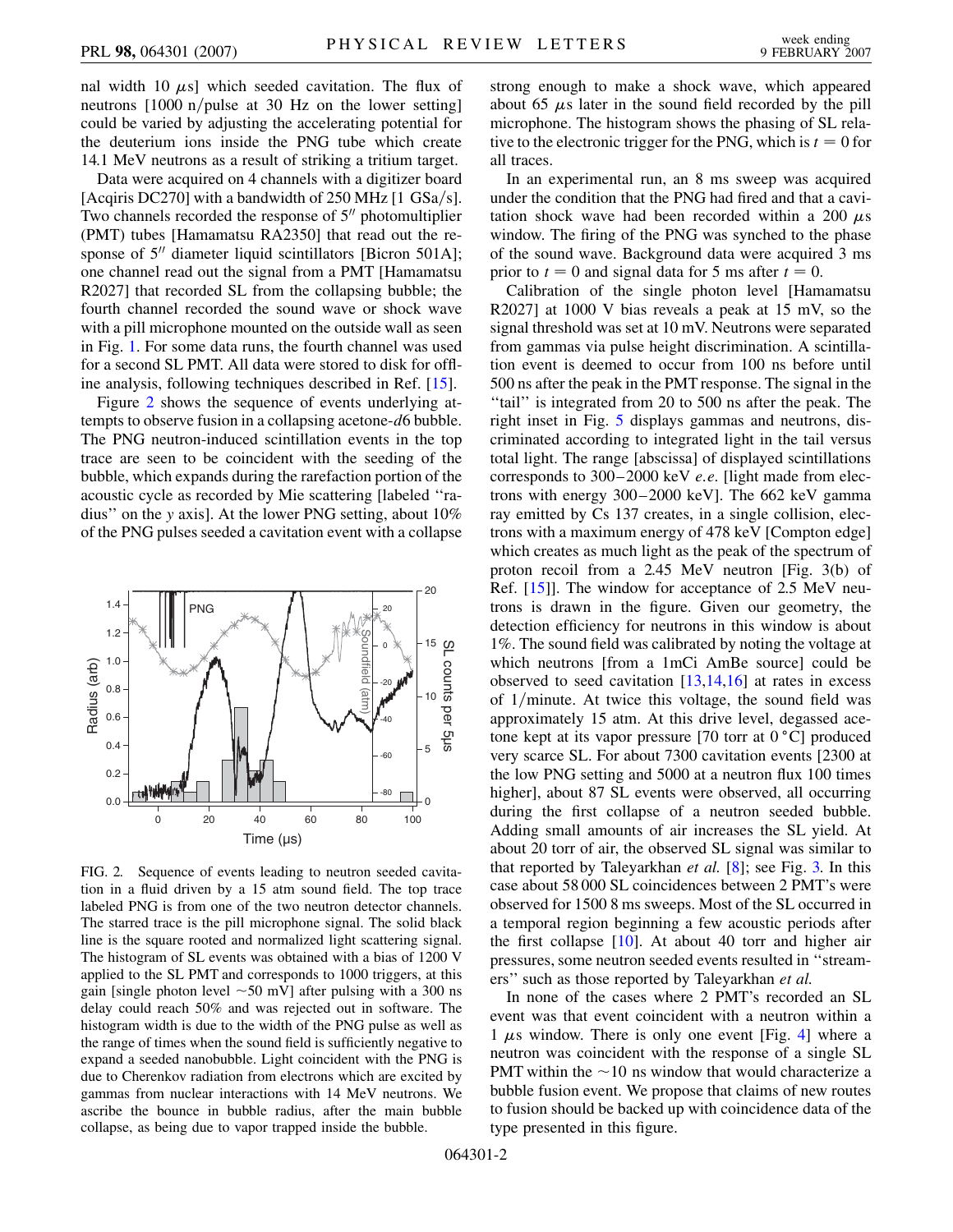<span id="page-2-1"></span>

FIG. 3. Histogram of 58 000 SL coincidences for 2 PMT's excited above single photoelectron level, for 1500 8 ms sweeps. For a single tube there were 175 000 events above background. The insets show an example of single sweep data for the two SL PMT's (black and gray) on the scale of an acoustic cycle and within a single sound cycle.

The absence of neutron-SL coincidences means that at the 90% confidence level and for a 1% neutron detector efficiency there are less than 230 physical coincidences. For the 20 torr air run, this means less than 230 n/58 000 SL or less than  $\sim$ 1 n/250 SL. For the vapor pressure run, it corresponds to less than 3 n/SL. This relatively weak upper bound is due to the dearth of SL for well degassed acetone.

<span id="page-2-2"></span>

FIG. 4. Real time coincidence between neutron count and one SL PMT. The energy of the neutron scintillation corresponds to 582 keV  $e.e.$  and occurs 9.6  $\mu$ s after the turn-on of the PNG. We interpret this event as a PNG neutron coincident with light from Cherenkov radiation in the acetone due to the same PNG neutron pulse. The neutron trace shows in black the region used to calculate the tail area for the pulse shape discrimination. The inset shows SL events for a cylindrical resonator filled with filtered  $[0.2 \ \mu m]$  degassed acetone- $d6$ , pressure released to the vapor pressure, run at 15 atm sound, and seeded by an AmBe source.

Next we turn our attention from coincidences to the total neutron emission [Fig. [5\]](#page-2-0). For the degassed system with a low number of SL events, 2300 sweeps generated a total of 9 neutron counts in the 2.5 MeV acceptance box from the second acoustic cycle to the end of the sweep  $\lceil \sim 5 \text{ ms} \rceil$ . This is the same as the background of 5 neutrons in the 3 ms before the PNG seed for the same 2300 sweeps. Most of the background is at the lower threshold where gammas and neutrons blur together. In real time, the cosmic contribution to the background—above the window—yields  $\sim$ 1 count/8 sec per scintillator. At the 90% confidence level, the number of putative signal neutron counts which could generate a neutron count equal to the background is less than  $\sim$  10 [\[17\]](#page-3-17). Given our 1% detector efficiency, this would correspond to an upper bound of less than 1 neutron per two 5 ms sweeps.

Using an acoustics resonator whose design is based upon the specifications of Taleyarkhan, we have found that fusion inside of a collapsing bubble in deuterated acetone is zero within our experimental accuracy. The upper bound established in runs reported here corresponds to a value which is over 4 orders of magnitude smaller than the 10 000 neutrons per each 5 ms sweep following a neutron seeded cavitation event as claimed by Taleyarkhan *et al.*  $[7-9]$  $[7-9]$ . Negative results were also found in runs  $[18]$  $[18]$  $[18]$  where neutron seeds, for cavitation in a filled cylindrical resonator running at 15 atm, were provided by an AmBe source.

<span id="page-2-0"></span>

FIG. 5. Neutron counts received during data acquisition for 2300 neutron-induced cavitation events at low PNG setting for 0 C degassed acetone-*d*6 excited with a 15 atm sound wave. The left inset shows the temporal structure of the PNG pulse. The right inset shows the gamma/PNG discrimination for all of the data in this figure. The upper branch is due to neutrons, and the lower branch is due to gammas. The experimental acceptance window for 2.5 MeV neutrons is indicated on the upper branch. The accuracy of the pulse shape discrimination is affected by overlap of the tail and rise of successive closely spaced neutroninduced scintillation events as well as the dc offsets due to cross talk with the high acoustic drive [[30](#page-3-19)]. Events with an asterisk correspond to background neutrons with energy higher than the 2.45 MeV acceptance window.